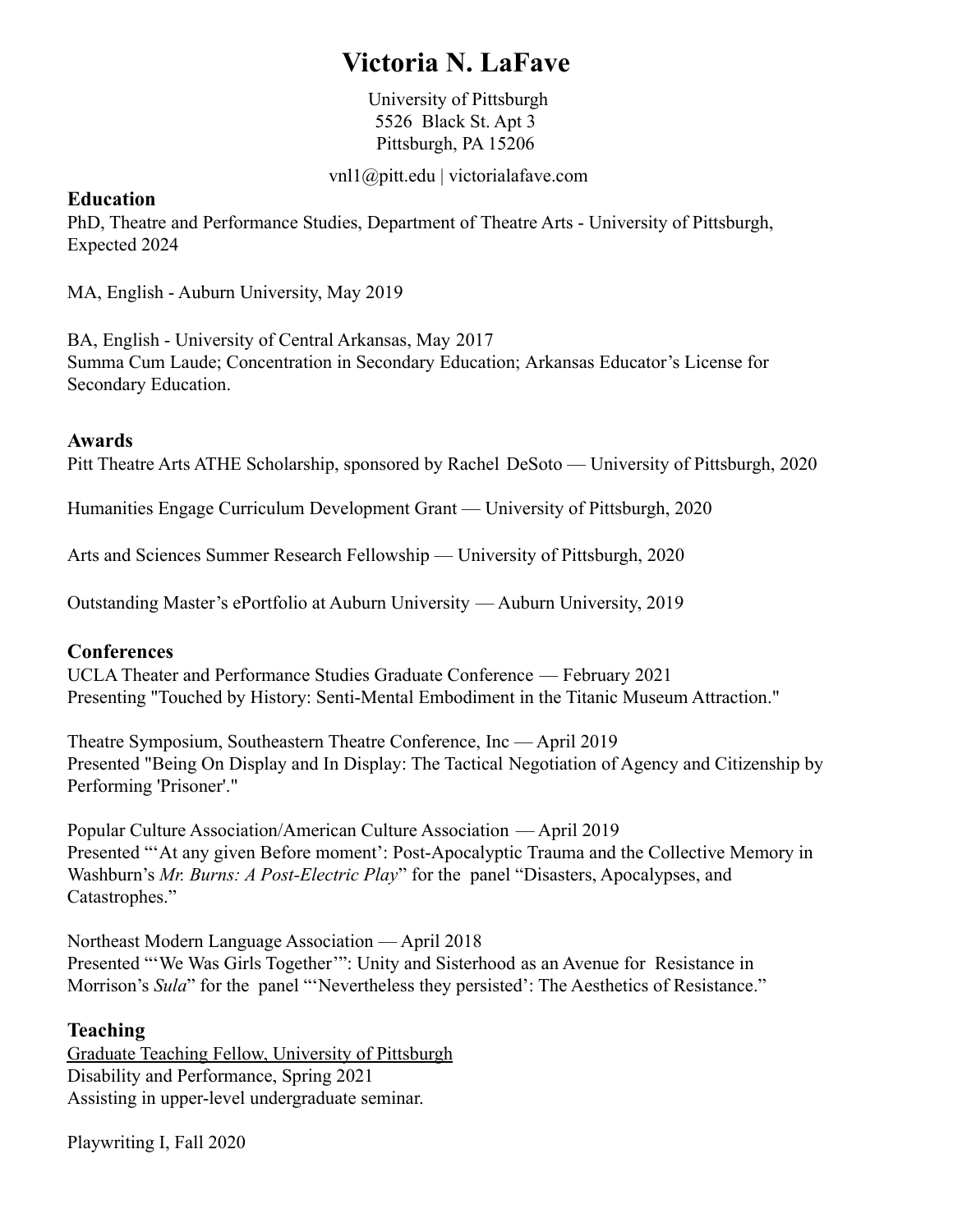Assisted in a workshop-style course for majors and nonmajors.

Graduate Teaching Assistant, University of Pittsburgh

Enjoying Performances, Spring 2020 Assisted with instruction in a course that introduces students to performance studies scholarship and encourages their own investigation of both staged and unstaged performances.

Introduction to Performance, Fall 2019 and Fall 2020; Instructor Facilitated a total of three sections on the Stanislavski method for majors and nonmajors. Primary focus was on empowering student confidence and facilitating collaboration among artists.

Graduate Teaching Assistant, Auburn University

Introduction to Theatre, Fall 2018-Spring 2019 Assisted with a large lecture theatre survey course centered on service learning, community volunteer work, and social activism at Auburn University.

Composition I and II, Fall 2018 - Spring 2019; Instructor Engaged with students to foster their voice and understanding of effective communication and critical thinking - including an emphasis on performance and identity.

American Literature I and II, Fall 2017-Spring 2018

# **Service**

Professional Service Co-organizer/co-leader, Anti-Racist Reading Group, 2020.

University of Pittsburgh

Vice President of Communications, Eleonora Duse Society, Theatre Arts Department, 2021.

President, Eleonora Duse Society, Theatre Arts Department, 2020.

Graduate Student Representative, Recruitment Committee, Department of Theatre Arts, 2020-2021.

Graduate Student Representative, Curriculum and Development Committee, Department of Theatre Arts, 2019-2020.

**Auburn University** 

Master's Co-Chair, English Graduate Association. 2018-2019. Organized: PhD Application Panel, Women in Academia Panel, and Alt-Ac Career talk.

Assistant to the Director of Graduate Studies, Spring 2018.

Conference Planning Committee, Southeastern Liberal Arts Research Conference, Auburn University English Graduate Association, 2018-2019.

Resident Hall Director, Arkansas Governor's School, 2017 and 2018.

# **Dramaturgy**

Production Dramaturg, University of Pittsburgh Stages, Carly Mensch's *Oblivion*, Directed by Sean Cook, Spring 2020.